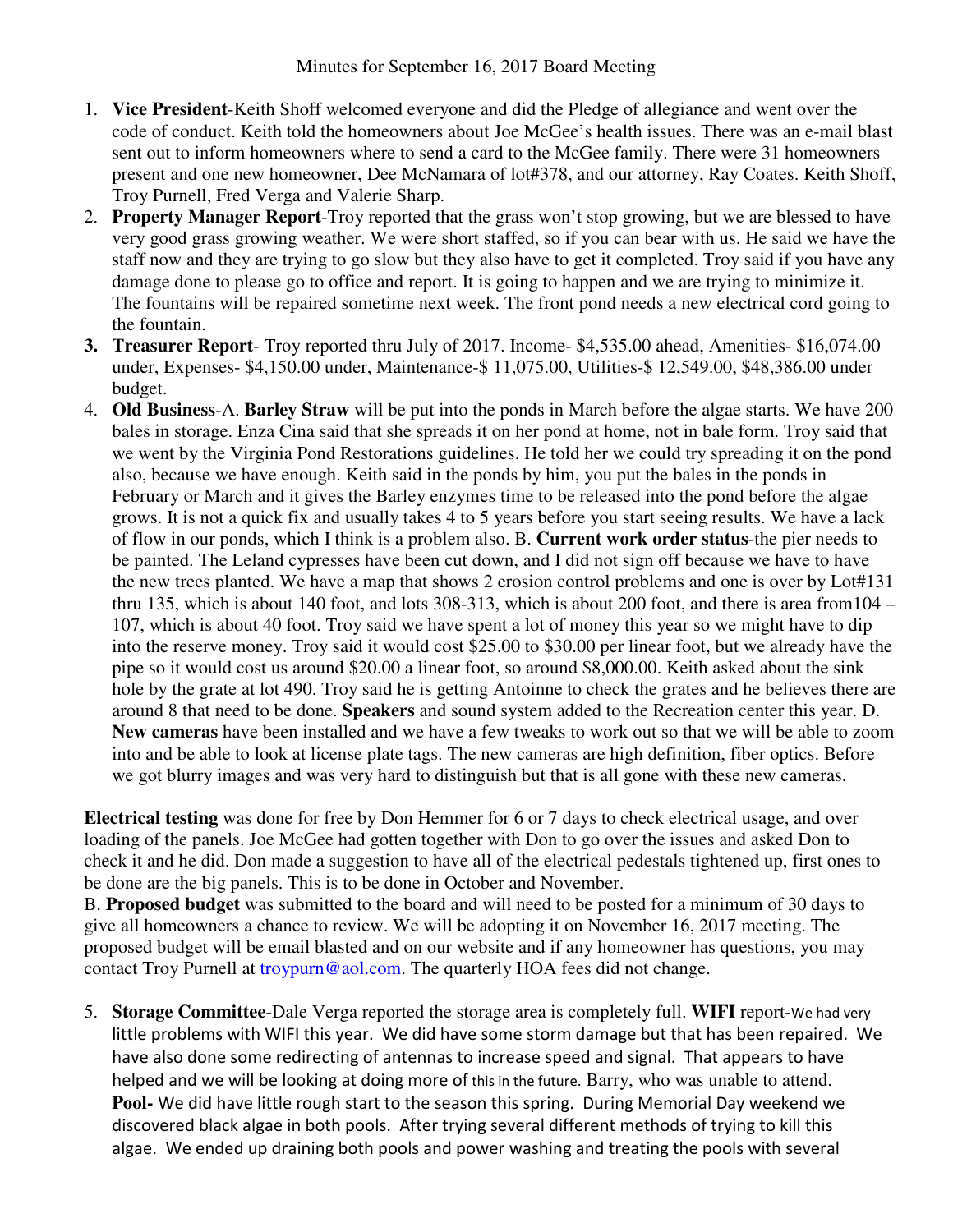washes of acid and then power washing them again. Once that was completed the pools were refilled before the summer season began. Best Aquatics did a great job of getting this task completed and getting us back up and running for the season. While this cleaning was taking place at the clubhouse pool we also discovered some hollow spots in the plaster bottom. Troy has already got price to replaster the pool. Several areas have already come loose in the past two years and has been patched. The BOD is considering the bid to re-plaster this pool. It has been a good season for the pools. Both pools have seen a lot of use this year. It has been a good season also for the people following the rules of the pools. As you all know, glass on the pool decks is not allowed and we only seen 2 incidents of that this year. As far as breakage of furniture and umbrellas, there were 6 lounges chair broken, 2 pool chairs broken and 1 chair in the clubhouse building. I have also repaired 5 umbrellas. With regards to this year's budget for the pools, is to replace the broken furniture as listed above.

## Opening Pool dates for 2018

## May 26, 2018 till June 28, 2018 @ 10: 00 am till 6

June 29, 2018 till September 28, 2018 @ 10:00 to 8

June 29, 2018 midnight swim till August 31 Clubhouse only. Troy said we have enough in the reserve to re-plaster one pool and retile on the other one. Keith asked about replacing some of the skimmers**.**  Crisangela will be here for the next meeting**. Beautification Report**-sent into Keith from chairperson-Missi Clark-said she has an action item to be taken care of for the 2018 clean up day. She wants a kick off for the butterfly garden and it will take about 2 weeks to complete. Keith said he had gone to Assateague Island for a presentation on the migration of Monarch Butterflies. There was a man who brought monarch crystalizes and he was going to release 25 on the island Keith has asked this butterfly expert to come to our christening in September or October when the butterflies are migrating back to Mexico. Keith asked if maybe he could come and talk about monarchs and maybe have a release here**. ECC-**Cathy Ortel said she is done for the season. We had hearings and fined 7 homeowners and because they did not respond since last year and the work was not complete. They did not request an appeal hearing so they are receiving fines for a total of \$1,025.00. Most homeowners are very cooperative. We still have 4 that haven't finished the violations this year, so if they are not completed by inspection time next year, they will have to go to a hearing and then to a fine at that time. We have cut down to 2 inspections after the initial one. Ray Coates, attorney for the association, said that people would need a building permit from Worcester County and ECC approval for an accessory structure, such as a gazebo or a shed. Cathy also added that any exterior improvements must also be approved by the ECC. Ray was asked about awnings, and he said that it wouldn't hurt to call down to the permit office. **Entertainment Report**-since our last meeting in July, most of our community events have been successfully completed including: Food Taste Off-Stacy, Bob Ernst and family, Candy Bingo-Stacy Kokoszka, Corn hole Tournament-Ray Civitella & Tom Cramblitt, Murder Mystery-Paul & Bev Bastress, Family Pool Party-Mike & Kay Whaley, Bingo-Mike & Kay Whaley, Night of Entertainment-Jim Petticord, Children's Movie Night-Lucille smith, Paint Nite-Lisa Gale & Stacy Ernst, Card Making stamp Night-Tracy Trott, Crab Feast-HOA Board Members, Luau-Melanie Dixon, Keith & Kathy Shoff. We would like to thank all the chairpersons and their teams of volunteers for all their hard work. It takes a lot of help to put on some of these events, and we would like to thank everyone for making it easier for us especially our first year. We sure hope everyone enjoyed themselves. Coming up soon is the Volunteer Appreciation Party on October 14<sup>th</sup> at 6 pm, the Children's Christmas party on December 2<sup>nd</sup>, and the New Year's Gala on December 31, 2017 at 7 pm. Thanks to Christina Weaver for volunteering to chair the Children's Christmas Party this year. We are in need of a volunteer for the 2018 Easter Egg Hunt, if anyone would be interested in doing please call us. (443)-928-0402. The board of directors also thanked everyone who volunteers in this community and everyone who helps with the clean up after the events.

6. **Open Discussion**-Enza Cina-Lot#9-asked if there was a pool rule that says you can't throw regular footballs in the pool. Her daughter was hit with one while she was in the pool. Troy answered and said it should be the discretion of the life guard, and he will pass the information onto the pool company. She also said some of the flowers are looking shoddy. Keith said the committee tries to plant flowers that